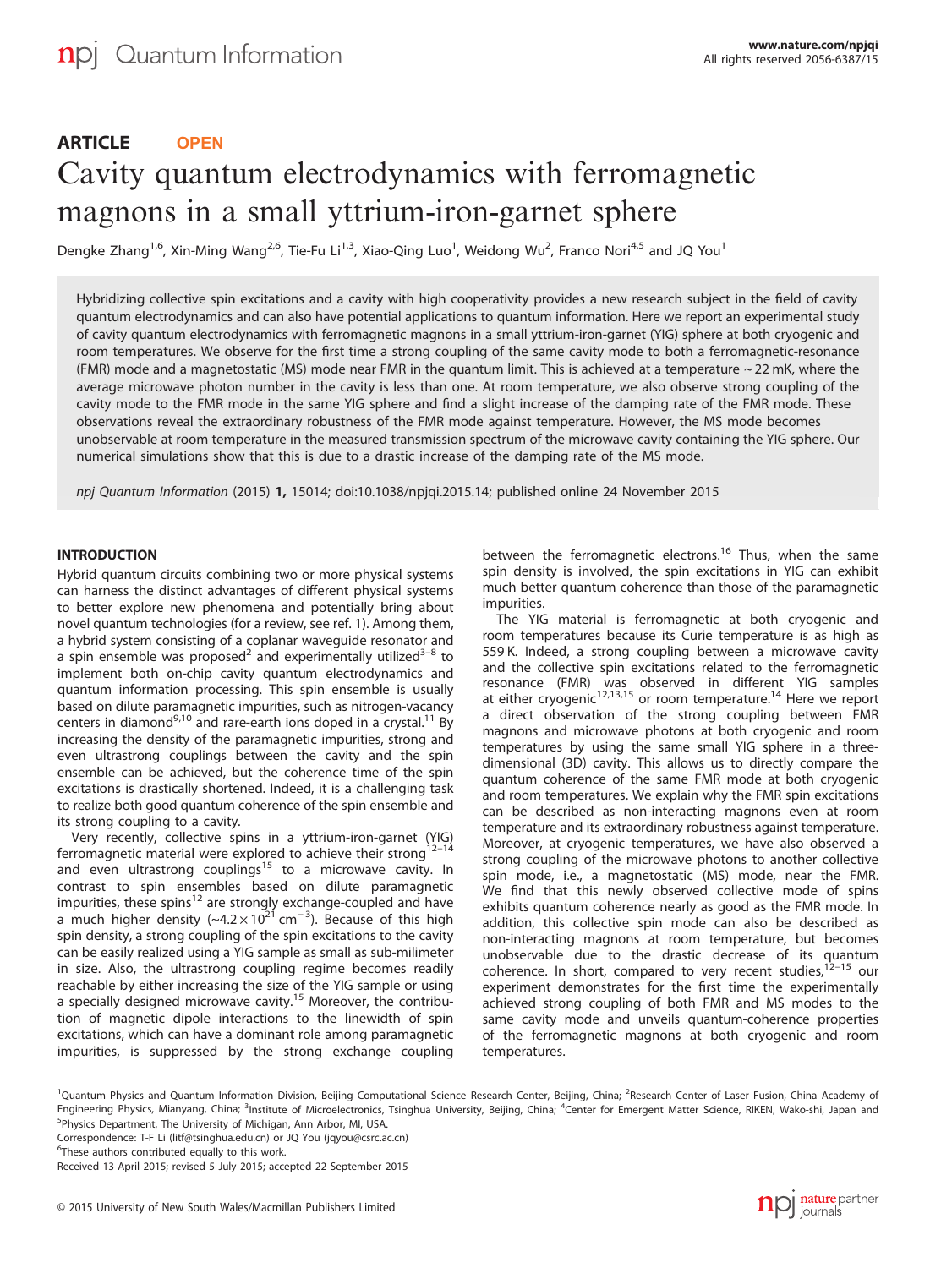# 2

# RESULTS

# Experimental setup and model Hamiltonian

We illustrate the experimental setup in Figure 1. A small YIG sphere with a diameter of 0.32 mm is mounted in a 3D rectangular microwave cavity with dimensions  $50 \times 18 \times 3$  mm<sup>3</sup> (Figure 1a). The frequency of the fundamental cavity mode  $TE_{101}$  is measured to be  $\omega_{c1}/2\pi$  = 8.855 GHz and the frequency of the second cavity mode TE<sub>102</sub> is  $\omega_{c,2}/2\pi$  = 10.306 GHz (Supplementary Material). By adjusting the lengths of the pins inside the input and output ports, the coupling rates related to these ports are tuned to  $\kappa_{i,1}/2\pi = 0.19$  MHz and  $\kappa_{o,1}/2\pi = 0.20$  MHz for mode TE<sub>101</sub>, and  $\kappa_{1,2}/2\pi = 0.85$  MHz and  $\kappa_{0,2}/2\pi = 0.99$  MHz for mode TE<sub>102</sub>. To achieve strong couplings between the YIG sample and these two cavity modes, we place the YIG sphere at the center of one short edge of the rectangular cavity where both cavity modes,  $TE_{101}$  and  $TE_{102}$ , have stronger magnetic fields parallel to the short edge (Figure 1b,c). In our experiment, the YIG sphere is mounted, so that the microwave magnetic fields of the cavity modes  $TE_{101}$ and  $TE_{102}$  at the YIG sphere are nearly parallel to the crystalline axis 〈110〉. Also, a static magnetic field perpendicular to the microwave magnetic field and parallel to the crystalline axis 〈100〉 of the YIG sphere is applied. This static magnetic field can be tuned to drive the magnons in resonance with the cavity modes  $TE_{101}$  and  $TE_{102}$ , respectively.

For a small YIG sample embedded in a microwave cavity, we observed a strong coupling between the fundamental cavity mode and the FMR mode, i.e., the Kittel mode (see [Figure 2a](#page-2-0)), as also reported in [refs 12](#page-5-0)–15. This FMR corresponds to a collective mode of spins with zero wavevector (i.e., in the long-wavelength limit) at which all exchange-coupled spins uniformly precess in phase together. In addition to this FMR, there are other longwavelength collective modes of spins called the magnetostatic (MS) modes.<sup>[17](#page-5-0),[18](#page-5-0)</sup> These MS modes are also called dipolar spin waves under magnetostatic approximation, where the magnetic dipolar interactions dominate both the electric and exchange interactions.<sup>[19](#page-5-0)</sup> In this condition, the wave number  $k_{MS}$  of a MS mode satisfies  $k_0 < k_{\text{MS}} < \sqrt{1/\Lambda_{\text{ex}}},$  where  $k_0 = \omega \sqrt{\mu_0 \epsilon}$  is the wave number of the microwave field propagating in the YIG material and the exchange constant is  $\Lambda_{ex} = 3 \times 10^{-16}$  m<sup>2</sup>. . Meanwhile, the microwave magnetic field h related to a MS mode of the YIG sphere satisfies the magnetostatic equation $19$ 

$$
\nabla \times \mathbf{h} = \frac{\partial \mathbf{D}}{\partial t} = -\frac{k_0^2 \mathbf{k}_{\text{MS}} \times \mathbf{m}}{k_0^2 - k_{\text{MS}}^2} \approx 0, \tag{1}
$$

where **D** is the microwave electric displacement vector and the magnetization  $m$  is excited by  $h$ . The right side of equation (1) is approximately zero because  $k_{\text{MS}}$  > >  $k_0$ , and the equation ∂D/∂t≈0 implies that the MS modes are essentially static. Also, like the FMR mode, the MS modes are discrete modes constrained by the boundary condition of the YIG sphere. Because the magnetic dipolar interactions dominate the exchange interactions, these modes are also called rigid discrete modes. However, unlike the FMR mode with uniform precession, the MS modes are nonuniform precession modes holding inhomogeneous magnetization and [have](#page-5-0) a spatial variation comparable to the sample<br>dimensions.<sup>17–19</sup>

Here we utilize the transmission spectrum of the microwave cavity to demonstrate for the first time the experimentallyachieved strong coupling of both FMR and MS collective modes to the same mode (either the fundamental or second mode) of the 3D rectangular cavity. Because the FMR and MS modes are long-wavelength rigid discrete modes of spins in the YIG sphere, the exchange interactions between electron spins can be neglected.[18](#page-5-0),[20](#page-5-0) Thus, similar to the model Hamiltonian in [refs 21,22,](#page-5-0) when the FMR and a MS mode are both involved, the YIG-cavity Hamiltonian can be written as (setting  $\hbar = 1$ )

$$
H = \omega_c a^{\dagger} a + g \mu_B B_2^{\text{(FMR)}} S_2^{\text{(FMR)}} + g_{\text{FMR}} \left[ a S_+^{\text{(FMR)}} + a^{\dagger} S_-^{\text{(FMR)}} \right] + g \mu_B B_2^{\text{(MS)}} S_2^{\text{(MS)}} + g_{\text{MS}} \left[ a S_+^{\text{(MS)}} + a^{\dagger} S_-^{\text{(MS)}} \right],
$$
(2)

where  $\omega_c$  is the angular frequency of the cavity mode considered (either TE<sub>101</sub> or TE<sub>102</sub>), g the electron g-factor, and  $\mu_B$  the Bohr magneton;  $B_{z}^{\text{(FMR)}}$  and  $B_{z}^{\text{(MS)}}$  are the effective magnetic fields experienced, respectively, by the FMR and MS modes of the YIG sphere; while  $a^{\dagger}$  (a) is the photon creation (annihilation) operator and  $g<sub>FMR(MS)</sub>$  is the coupling strength of the cavity mode to a single spin in the FMR (MS) mode. Because the frequencies of different cavity modes are away from each other, we can then write a separate Hamiltonian for each cavity mode. The collective spin operators are given by  $\mathbf{S}^{(m)} = (S_{x}^{(m)}, S_{y}^{(m)}, S_{z}^{(m)})$ , where  $S^{(m)}_{\pm}=S^{(m)}_x\pm iS^{(m)}_y$ , and  $m=$  FMR (MS) denotes the FMR (MS) mode. These collective spin operators are related to the magnon<br>operators via the Holstein-Primakoff transformation: operators <u>via the</u> Holstein–Primakoff  $\mathcal{S}^{(m)}_+ = b_m^\dagger (\sqrt{2 \mathcal{S}^{(m)}-b_m^\dagger b_m^{\phantom{\dagger}}}$  $S^{(m)}_{-}=(\sqrt{2S^{(m)}-b^{\dagger}_{m}b_{m}})b_{m},\hspace{0.2in}$  and  $S_{z}^{(m)}=b_{m}^{\dagger}b_{m}-S^{(m)}$ , where  $S^{(m)}$  is the total spin number of the corresponding collective spin operator. For the low-lying excitations with  $\langle b_m^{\dagger}b_m\rangle$   $/2S^{(m)} << 1$ , one has  $S^{(m)}_+ \approx b_m^{\dagger}\sqrt{2S^{(m)}}$ , and  $S_{-}^{(m)} \approx b_m\sqrt{2S^{(m)}}$ , i.e., the collective spin excitations can be described as non-interacting magnons. Then, the Hamiltonian (2) is reduced to



Figure 1. A high-finesse 3D microwave cavity containing a small YIG sphere. (a) The experimentally used rectangular 3D cavity is made of oxygen-free copper and has dimensions  $50 \times 18 \times 3$  mm<sup>3</sup>. The upper panel shows the top cover of the cavity, where two connectors are attached for microwave transmission. In the lower panel, a small YIG sphere with a diameter of 0.32 mm is mounted at the center of one short edge of the rectangular cavity. The inset at the left is a magnified picture of the YIG sphere. (b) Simulated magnetic-field distribution of the fundamental cavity mode  $TE_{101}$ . (c) Simulated magnetic-field distribution of the second cavity mode TE<sub>102</sub>. A static magnetic field  $B_0$  is applied parallel to the long edge of the cavity, and the microwave magnetic field at the YIG sphere is perpendicular to the static magnetic field.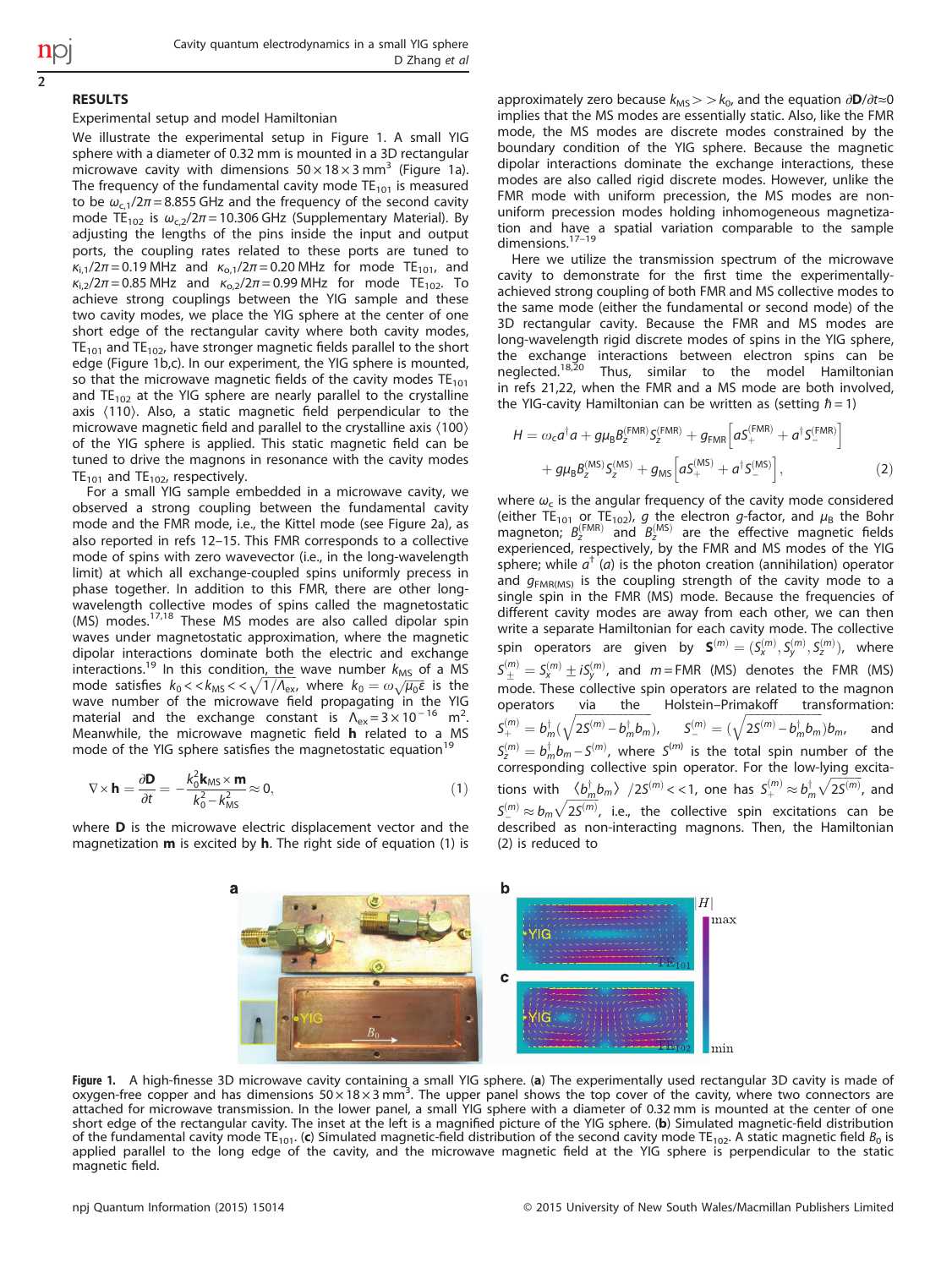Cavity quantum electrodynamics in a small YIG sphere D Zhang et al

3

<span id="page-2-0"></span>

Figure 2. Strong magnon–photon coupling achieved at cryogenic temperature. In (a–d), the transmission spectrum of the rectangular 3D cavity with a small YIG sphere is measured as a function of the static magnetic field at 22 mK in a dilution refrigerator. The input microwave power is (a) − 130 dBm with different frequencies around TE<sub>101</sub>, (b) − 130 dBm with different frequencies around TE<sub>102</sub>, (c) − 100 dBm with different frequencies around TE<sub>101</sub>, and (d) − 100 dBm with different frequencies around TE<sub>102</sub>. The horizontal dashed lines denote the resonant frequencies of the cavity and the tilted dashed lines show the magnetic-field dependence of the frequencies of the FMR (left) and MS (right) modes. The green solid curves correspond to the energy levels of the magnon–polariton obtained by diagonalizing the Hamiltonian in equation (3).

$$
H = \omega_{\rm c} a^{\dagger} a + \sum_{m = \text{FMR},\text{MS}} \left[ \omega_m b_m^{\dagger} b_m + \tilde{g}_m (a b_m^{\dagger} + a^{\dagger} b_m) \right],\tag{3}
$$

where  $\omega_m = g\mu_B B_\gamma^{(m)}$  is the angular frequency of the magnon mode (either FMR or MS mode) and  $\tilde{g}_m = g_m \sqrt{2S^{(m)}}$  is the corresponding magnon–photon coupling strength. By diagonalizing the Hamiltonian in equation (3), we obtain the energy levels of the magnon–polariton (see the green curves in Figure 2).

# Experimental measurements at cryogenic temperature

An avoided crossing occurs around  $\omega_c = \omega_{FMR} (\omega_{MS})$  because of the strong coupling between the cavity mode and the FMR (MS) mode. Thus, three magnon–polariton branches appear (see the green curves in Figure 2a). By fitting the experimental results in Figure 2a with equation (3), we find that  $\tilde{g}_{FMR}/2\pi=5.4$  MHz and  $\tilde{g}_{\text{MS}}/2\pi = 1.4$  MHz, for the case of the fundamental cavity mode  $TE_{101}$  coupled to the FMR and MS modes, respectively. However, when the second cavity mode  $TE_{102}$  interacts with the FMR and MS modes, the corresponding coupling strengths increase to  $\tilde{g}_{FMR}/2\pi=7.5$  MHz and  $\tilde{g}_{MS}/2\pi=8.3$  MHz (Figure 2b). It can be seen that the coupling strength between the cavity mode and the FMR mode does not change much when shifting the cavity mode from TE<sub>101</sub> to TE<sub>102</sub>, but the coupling strength between the cavity mode and the MS mode changes drastically from  $TE_{101}$  to  $TE_{102}$ . Surprisingly,  $\tilde{g}_{MS}$  is even stronger than  $\tilde{g}_{FMR}$  when the cavity mode is  $TE_{102}$ . This is because of a better overlap between the MS mode and the second cavity mode. In YIG, the only magnetic ions are the ferric ions with spin number  $s = 5/2$ . Since the FMR mode involves uniform, in-phase precession of all spins in the YIG sphere, one has  $S^{(FMR)} = Ns$ , where N is the total number of spins. Therefore, it is natural to obtain  $\tilde{g}_{FMR} = g_{FMR} \sqrt{5N}$ . The coupling strength of a single spin to the cavity mode can be calculated by $<sup>1</sup>$ </sup>  $g_{\text{FMR}} = \eta \gamma_e \sqrt{\hbar \omega_c \mu_0/V_c}/2$ , where  $V_c$  is the volume of the cavity mode with frequency  $\omega_c$ ,  $\gamma_e = 2\pi \times 28.0$  GHz/T is the gyromagnetic ratio, and the overlap coefficient  $\eta$  describes the spatial overlap and polarization-matching conditions between the cavity and magnon modes. With our experimental parameters, the calculated  $g_{FMR}/2\pi$  is 15.8 mHz for the cavity mode TE<sub>101</sub>. Thus, from the experimentally obtained  $\tilde{g}_{FMR}/2\pi=5.4$  MHz, the total number of spins is estimated to be  $N \sim 2.3 \times 10^{16}$ .

To obtain damping rates of the FMR and MS modes, we further fit our experimental results with the calculated transmission coefficient of the microwave cavity containing a YIG sphere. In a standard input-output theory (see, e.g., [ref. 23\)](#page-5-0), this transmission coefficient can be written as

$$
S_{21}(\omega) = \frac{2\sqrt{\kappa_i\kappa_o}}{i(\omega - \omega_c) - \kappa_{\text{tot}} + \sum(\omega)},\tag{4}
$$

where  $\kappa_i$  ( $\kappa_o$ ) is the corresponding input (output) dissipation rate due to the coupling between the feed line and the cavity. The total cavity decay rate is given by  $\kappa_{\text{tot}} = \kappa_i + \kappa_o + \kappa_{\text{int}}$ , with  $\kappa_{\text{int}}$  being the intrinsic loss rate of the cavity. The self-energy  $\sum(\omega)$  contains contributions from both the FMR and MS modes:  $\sum(\omega) = \frac{\tilde{g}_{\text{FMR}}^2}{i(\omega - \omega_{\text{FMR}}) - \gamma_{\text{FMR}}} + \frac{\tilde{g}_{\text{MS}}^2}{i(\omega - \omega_{\text{MS}}) - \gamma_{\text{MS}}},$  where  $\omega_{\text{FMR}}$  is the angular frequency of the FMR mode, which has a damping rate  $\gamma_{FMR}$ , and  $\omega_{\text{MS}}$  is the angular frequency of the MS mode with a damping rate  $y_{MS}$ . Using  $S_{21}$  in equation (4) to fit the experimental results (see Supplementary Material for the simulated transmission spectra), we can evaluate the damping rates  $\gamma_{FMS}$  and  $\gamma_{MS}$  as well as the total decay rate  $\kappa_{\rm tot}$  of the cavity. These evaluated parameters and the calculated cooperativity are summarized in [Table 1.](#page-3-0) The experimental parameters show that  $\tilde{g}_m > \kappa_{\text{tot}}, \gamma_{m}$ , with a cooperativity  $C_m = \tilde{g}_m^2/\kappa_{\text{tot}}\gamma_m > 1$  in most cases, indicating that the strong coupling regime is reached when both FMR and MS modes in the YIG sphere interact with the same cavity mode. In the experiment of Figure 2, the measurements were implemented at 22 mK using a dilution refrigerator. This very low temperature corresponds to a negligible average thermal photon number in the 3D cavity (e.g.,  $\sim 1 \times 10^{-2}$  for the fundamental cavity mode). Accordingly, for the probe microwave tone in the measurements, we used a very weak input power of − 130 dBm in Figure 2a,b and a weak input power of − 100 dBm in Figure 2c,d, which correspond to average microwave photon numbers  $\sim 0.8$  and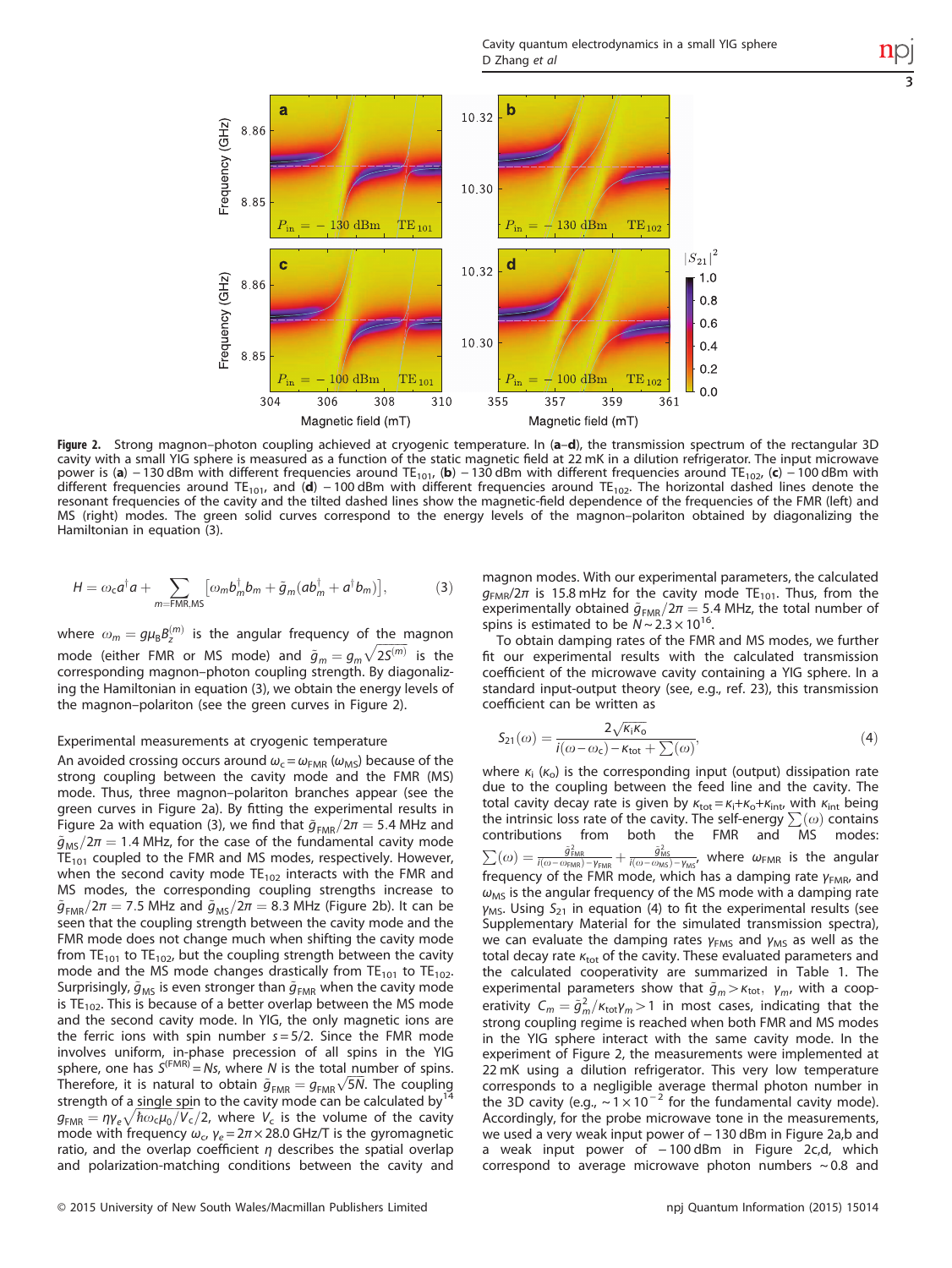<span id="page-3-0"></span>4

| Cavity quantum electrodynamics in a small YIG sphere |  |               |  |
|------------------------------------------------------|--|---------------|--|
|                                                      |  | D Zhang et al |  |

| Table 1.<br>Summary of the experimentally obtained parameters |                     |                                                      |                           |                                      |                                    |  |  |
|---------------------------------------------------------------|---------------------|------------------------------------------------------|---------------------------|--------------------------------------|------------------------------------|--|--|
| Temperature                                                   | Mode                | $\tilde{g}_{FMR}/2\pi$ , $\tilde{g}_{MS}/2\pi$ (MHz) | $\kappa_{tot}/2\pi$ (MHz) | $V_{FMR}/2\pi$ , $V_{MS}/2\pi$ (MHz) | C <sub>FMR</sub> , C <sub>MS</sub> |  |  |
| 22 mK                                                         | $\mathsf{TE}_{101}$ | 5.4, 1.4                                             | 1.1                       | 1.2.2.7                              | 22.1, 0.7                          |  |  |
|                                                               | $TE_{102}$          | 7.5, 8.3                                             | 2.4                       | 1.3, 3.3                             | 18.0, 8.7                          |  |  |
| Room                                                          | $TE_{101}$          | 5.2                                                  | 2.5                       | 1.3                                  | 8.3                                |  |  |
|                                                               | $TE_{102}$          | 9.6                                                  | 5.9                       | 1.5                                  | 10.4                               |  |  |



Figure 3. Strong coupling of the FMR mode to two cavity modes at room temperature. The transmission spectrum of the rectangular 3D cavity containing the same YIG sphere is measured at room temperature as a function of the static magnetic field. The input microwave power is − 20 dBm with different frequencies around (a) TE<sub>101</sub> and (b) TE<sub>102</sub>, respectively.

800, respectively, for the fundamental cavity mode. Note that the measured transmission spectra in [Figure 2c, d](#page-2-0) are very close to those in [Figure 2a, b,](#page-2-0) even though the average microwave photon number in the cavity has increased from ~ 0.8 to 800. Owing to the small number of photons in the cavity, especially in the case of − 130 dBm, the measured results clearly show that a strong magnon–photon coupling has been experimentally achieved in the quantum regime for both the FMR and MS modes coupled to the same cavity mode. Moreover, because  $γ_{MS}$  ~ 2 $γ_{FMR}$  at 22 mK (Table 1), the experimental results reveal that the newly observed MS mode exhibits quantum coherence nearly as good as the FMR mode at cryogenic temperature.

# Experimental measurements at room temperature

As an explicit comparison, we also measured, at room temperature, the transmission spectrum of the 3D microwave cavity containing the same YIG sphere (Figure 3). Now the average number of thermal photons becomes larger (e.g.,  $\sim 1 \times 10^3$  at 300 K for the fundamental cavity mode), so one has to use a probe microwave tone with higher power. In Figure 3, the input microwave power is − 20 dBm, which corresponds to an average microwave photon number  $\sim 1.8 \times 10^{10}$  for the fundamental cavity mode. Similar to the experimental observations in [ref. 14](#page-5-0), at room temperature, an avoided crossing also occurs when the applied static magnetic field is tuned to make the FMR mode in resonance with the cavity mode  $TE_{101}$  or  $TE_{102}$ . This reveals that the low-lying excitation condition  $\langle b_{FMR}^{\dagger}b_{FMR}\rangle$  /2S<sup>(FMR)</sup> < < 1 is satisfied for the FMR mode even at room temperature, because the FMR-cavity Hamiltonian can be reduced to a form similar to equation (3), where the FMR mode is described by non-interacting magnons. This is due to the fact that the FMR mode involves the uniform precession of all spins, such that  $S^{(FMR)} = Ns$ , where the total number N of spins in the YIG sphere is many orders of magnitude greater than unity. Moreover, based on the fitting results for the same YIG sphere, the damping rate of the FMR mode is found to slightly increase from 1.2 MHz (1.3 MHz), at  $\sim$  22 mK, to 1.3 MHz (1.5 MHz) at room temperature, when the frequency of the FMR mode is close to the fundamental (second) cavity mode (Table 1). These results reveal that the FMR mode is robust against temperature. The damping rate of the FMR mode obtained here is comparable to that in [ref. 14](#page-5-0), where cavity quantum electrodynamics with a YIG sphere of 0.36 mm in diameter was investigated only at room temperature. Note that the only magnetic ions in YIG are the ferric ions. Because these ions are in an  $L = 0$  state with a spherical charge distribution, their interaction with lattice deformations and phonons is weak<sup>[16](#page-5-0)</sup>. As a result, the FMR mode which involves the uniform precession of all spins is only weakly affected by phonons. This explains why the obtained damping rate of the FMR mode does not change much from cryogenic to room temperatures.

For the MS mode, the avoided crossing observed at cryogenic temperatures disappears at room temperature (comparing Figure 3 with [Figure 2](#page-2-0)). This disappearance of the MS mode may be due to (i) the low-lying excitation condition for the MS mode is not satisfied at room temperature, and (ii) the strong magnon–photon coupling regime was not reached. When the frequency of the MS mode is close to the cavity mode,  $\langle b_{\text{MS}}^{\dagger} b_{\text{MS}} \rangle \sim 1 \times 10^3$  at room temperature. The low-lying excitation condition  $\langle b_{\text{MS}}^{\dagger}b_{\text{MS}}\rangle$  /2S<sup>(MS)</sup> < 1 is not followed if  $\langle b_{\text{MS}}^{\dagger}b_{\text{MS}}\rangle \sim 25^{(\text{MS})}$ . However, at cryogenic temperatures, the observed transmission spectrum shows that  $\tilde{g}_{MS} \equiv g_{MS} \sqrt{25}^{\text{(MS)}}$  is comparable to  $\tilde{g}_{FMR} \equiv g_{FMR} \sqrt{2S^{(FMR)}}$  (Table 1). Thus,  $S^{(MS)} \sim S^{(FMR)}$ , implying that for the MS mode, the low-lying excitation condition  $\langle b_{\text{MS}}^{\dagger} b_{\text{MS}} \rangle$   $/25^{(\text{MS})}$  < < 1 is still satisfied even at room temperature. Therefore, the first possibility is ruled out for the disappearance of the MS mode at room temperature. In [Figure 4](#page-4-0), we present numerical simulations of the transmission spectrum around the frequency of the cavity mode  $TE_{102}$ , by increasing the damping rate of the MS mode. It can be seen that when the damping rate  $y_{MS}$  is increased by two orders of magnitude, the simulated transmission spectrum agrees well with the experimental result obtained at room temperature (comparing [Figure 4c](#page-4-0) with Figure 3b). This damping rate is much larger than the coupling strength  $\tilde{g}_{MS}$ , corresponding to a weak-coupling regime between the MS mode and the cavity mode. Therefore, in the transmission spectrum, the disappearance of the MS mode at room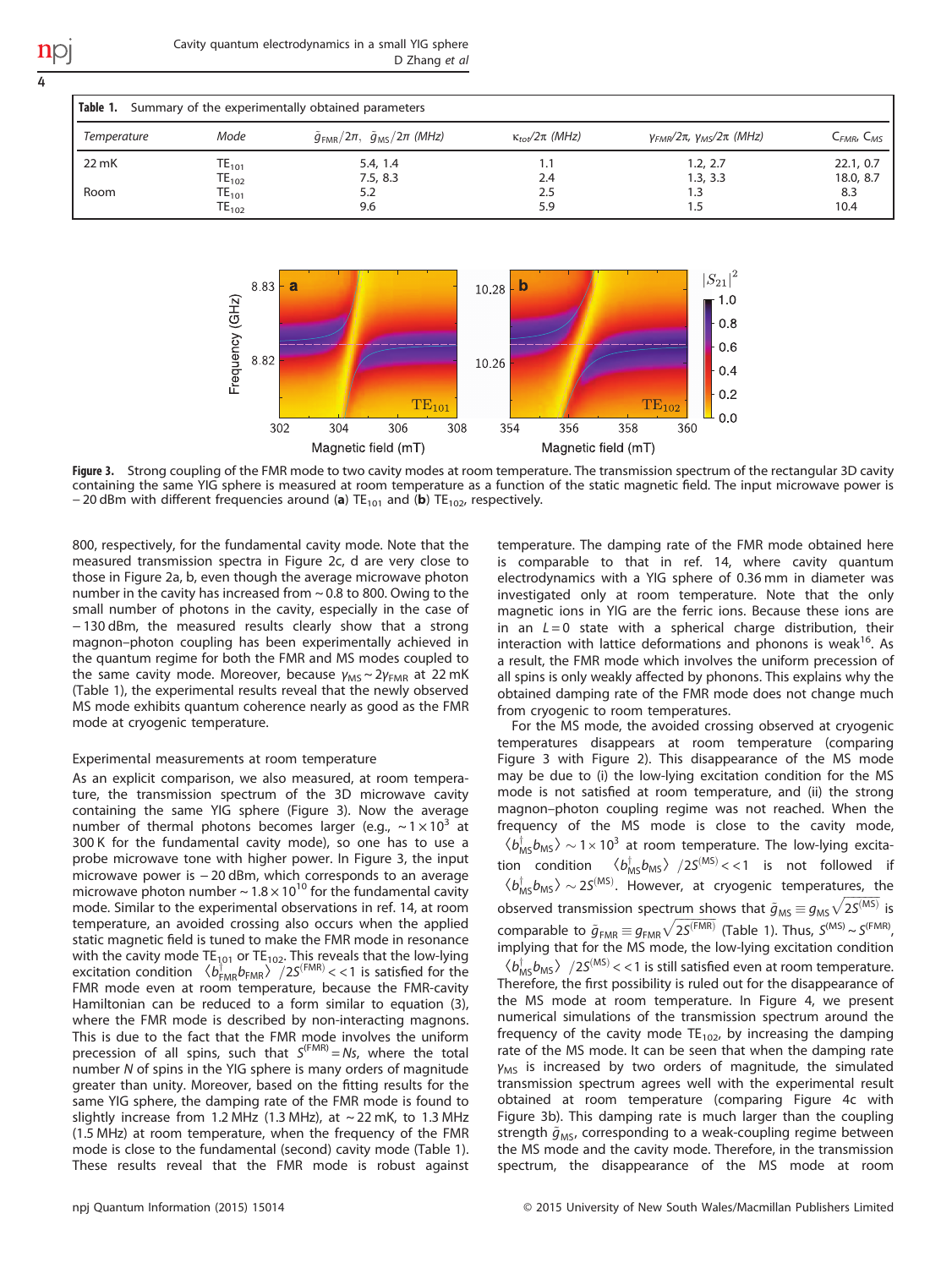Cavity quantum electrodynamics in a small YIG sphere D Zhang et al

5

<span id="page-4-0"></span>

Figure 4. Impact of the MS-mode damping rate on the transmission spectrum. In  $(a-c)$ , numerical simulations of the transmission spectrum are performed using equation (4) by choosing different input microwave frequencies around  $TE_{102}$ . The parameters for both the cavity and FMR modes are the same as the measured values in [Figure 3b](#page-3-0). For the MS mode, the parameters are the same as the measured value in [Figure 2b,](#page-2-0) but its damping rate increases from (a)  $\gamma_{MS}=3.3$  MHz, to (b) 10 $\gamma_{MS}$ , and then to (c) 100 $\gamma_{MS}$ .

temperature can be attributed to the drastic increase of the MS-mode damping rate with temperature.

# **DISCUSSION**

Note that the experimental results in [ref. 13](#page-5-0) show that the linewidth of the FMR mode increased more than three times when the temperature was raised from  $\sim$  10 mK to  $\sim$  10 K. This observed linewidth increase of the FMR mode with the temperature was ascribed to the slow-relaxation process due to the impurity ions and magnon–phonon scattering<sup>[13](#page-5-0)</sup>. In contrast, the damping rate (i.e., the linewidth) of the FMR mode in our YIG sphere does not show an appreciable contribution from this slow-relaxation process, because  $\gamma_{FMR}$  slightly increases when raising the temperature from 22 mK to room temperature ([Table 1\)](#page-3-0). Thus, our YIG sample is of a better quality than that in [ref. 13](#page-5-0), regarding the quantum coherence of the FMR mode. In [ref. 14](#page-5-0), cavity quantum electrodynamics with a YIG sphere of 0.36 mm in diameter was studied at room temperature. The obtained damping rate of the FMR mode is  $\sim$  1.1 MHz, which is also comparable to our result at room temperature. Moreover, for YIG doped with gallium, it was reported<sup>[24](#page-5-0)</sup> that the linewidth of the FMR mode decreases from 1 mT at 4.2 K to 0.1 mT at room temperature, corresponding to 28 and 2.8 MHz, respectively. This counter-intuitive observation of the linewidth narrowing for increasing temperature is different from both our results and those in [ref. 13](#page-5-0). Therefore, the linewidth of the FMR mode in the YIG material and the corresponding quantum-coherence behavior raise interesting open questions for further investigations. In our experiment, only measurements at cryogenic and room temperatures were implemented due to limitations in the experimental facility, so it is desirable (though challenging) to perform measurements at the wide-range intermediate temperatures, so as to provide more insights into the damping mechanism of the magnons.

In [ref. 15,](#page-5-0) the ultrastrong coupling between the FMR mode and the bright mode of a reentrant cavity was observed at 20 mK by using a larger YIG sphere (~0.8 mm in diameter) attached to the reentrant cavity. In addition, a strong coupling between a MS mode and the dark mode of the reentrant cavity was also observed. In sharp contrast to our observations, the cavity mode coupled to the FMR mode and the cavity mode coupled to the MS mode were not the same mode of the reentrant cavity. Moreover, in [ref. 15](#page-5-0), the cavity-MS mode coupling was much weaker than the cavity-FMR mode coupling. This is also very different from our results and might be due to the different symmetries of the relevant magnon modes or the material properties of the YIG sphere.

In conclusion, we have experimentally studied cavity quantum electrodynamics with ferromagnetic magnons in a small YIG sphere at both cryogenic and room temperatures. We observed strong coupling of the same cavity mode to both FMR and MS modes in the quantum limit at  $\sim$  22 mK. Also, we observed strong coupling of the cavity mode to the FMR mode at room temperature, with the damping rate of the FMR mode only slightly increased. This reveals the robustness of the FMR mode against temperature. Moreover, we find that the MS mode disappears at room temperature in the measured transmission spectrum and also numerically show that this is due to a drastic increase of the damping rate of the MS mode. Our work unveils quantum-coherence properties of the ferromagnetic magnons in a YIG sphere at both cryogenic and room temperatures, especially the extraordinary robustness of the FMR mode against temperature.

#### **METHODS**

#### Sample preparation

The rectangular 3D cavity was produced using oxygen-free highconductivity copper and its inner faces were highly polished. Also, this cavity was designed to have two connector ports for measuring microwave transmission. A commercially sold YIG sphere with a diameter of 0.32 mm was made by China Electronics Technology Group Corporation 9th Research Institute. This YIG sphere was mounted in the rectangular 3D cavity and the measurement of the microwave transmission through the cavity was implemented at both cryogenic and room temperatures.

# Measurement

An Oxford Triton 400-10 cryofree dilution refrigerator (DR) was employed for the cryogenic measurement and a temperature as low as 22 mK was achieved at the mixing chamber stage of the DR. The cavity was placed in the mixing chamber stage and applied a static magnetic field using a superconducting magnet. In order to prevent the room-temperature thermal noise from the input lines, we used a series of attenuators to reach a total attenuation of 100 dB. For the output line, a circulator was attached to achieve an isolation ratio of 30 dB. Then, the transmitted signal from the cavity was amplified via a series of amplifiers both at the 4 K stage and outside of the DR. The microwave transmission measurement was performed using a vector network analyzer (VNA; Agilent N5030A, Agilent Technologies, Santa Clara, CA, USA). To adjust the average photon number in the cavity, the input microwave power was tuned to be either − 30 dBm or 0 dBm. Because of the total attenuation of 100 dB on the input lines, the final input power in the cavity becomes − 130 dBm or − 100 dBm.

For the room-temperature measurement, the same cavity with the YIG sphere was placed in a static magnetic field generated by an electromagnet (made by Beijing Cuihaijiacheng Magnetic Technology, Beijing, China). The transmission spectrum of the hybrid system was measured using a VNA (Agilent N5232A) directly connected to two ports of the cavity with an input power of − 20 dBm.